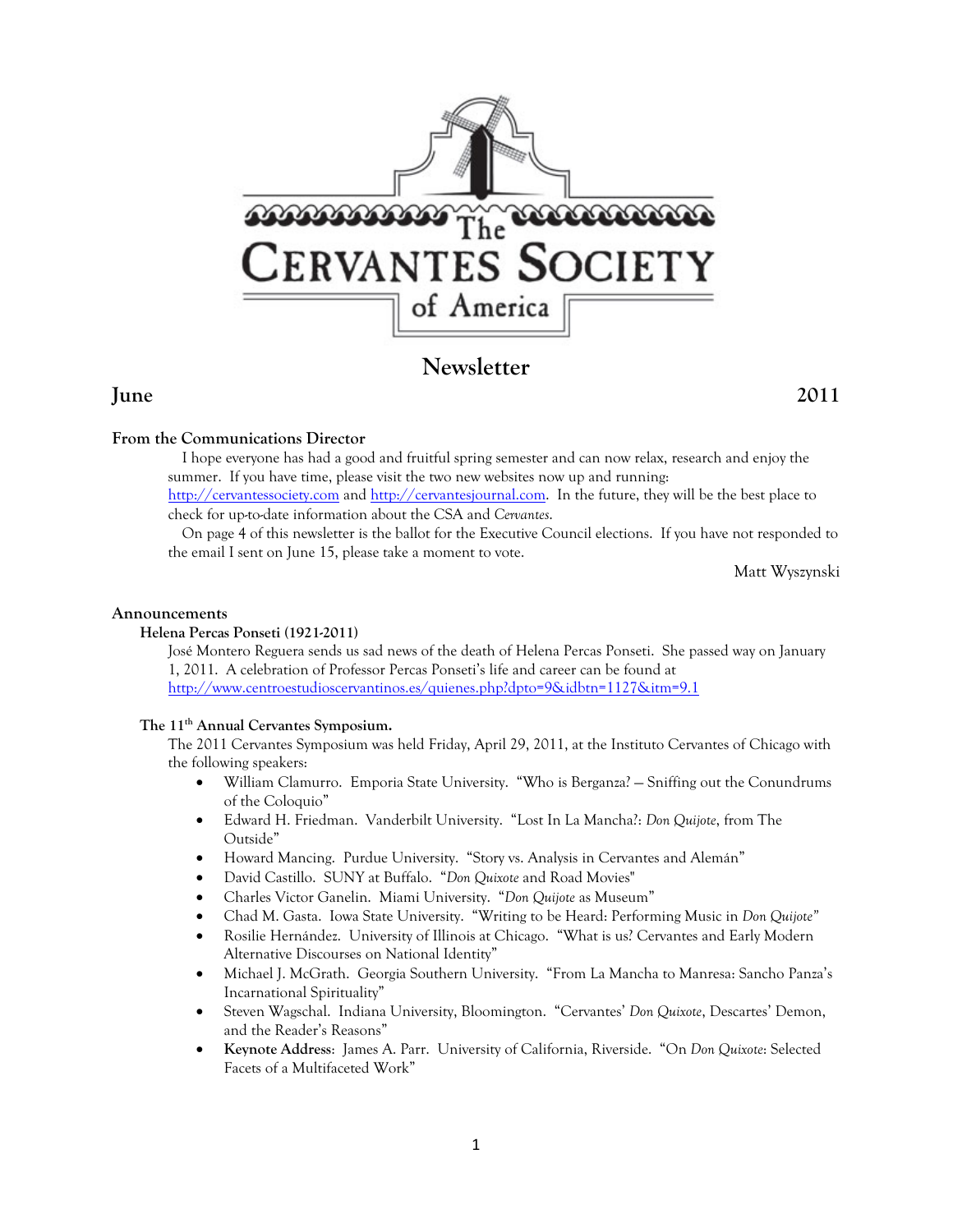### **The Florida Cervantes Symposium**

The Florida Cervantes Symposium, organized by Shifra Armon-Little, was held April 9, 2011 and with the generous support of the University of Florida Center for the Humanities and the Public Sphere, the University of Florida Department of Spanish and Portuguese Studies, and The Cervantes Society of America. In addition to the book and poster exhibits, these papers were presented:

- Anne Cruz, University of Miami. *The Case of the* Emparedadas i*n Early Modern Spain*
- Yolanda Gamboa, Florida Atlantic University.*Representaciones literarias de la Florida en tiempos de Cervantes*
- Eduardo Olid, Muhlenberg College*. Profecía, razón y sueño: Donde viven los monstruos de Cervantes.*
- Ricardo Castells, Florida International University. *El cura del lugar, la guerra moderna yel comienzo del*  Tirant lo Blanc.
- Carrie Bramlet, The University of Florida. *Historical Implications of the*Bálsamo de Fierabrás.
- Roberto Weiss The University of Florida. *El* habitus *y la representación de lo masculino en 'Las Bodas de Camacho'.*
- David Vásquez, The University of Florida. *Crisis de Masculinidad en la primera salida de Don Quijote de la Mancha.*
- Martha García, University of Central Florida*. Libro abierto: Lectura, enseñanza y aprendizaje de la obra cervantina.*
- Alberto Prieto-Calixto, Rollins College. *Pedro Menéndez de Avilés y la empresa de la Florida.*
- **Keynote address**: Adrienne Martín, The University of California, Davis*. Cervantes and Animal Studies.*

#### **Minutes of Executive Council Meeting Cervantes Society of America**

November 20, 2010, Austin, Texas, 9:10 – 12:00

Members present: Howard Mancing (President), , Carolyn Nadeau (Managing Director), Matt Wyszynski (Communications Director), Bruce Burningham (Editor), Joan Cammarata, Ana Laguna, Mike McGrath, Charles Presberg, Cory Reed, Steve Wagschal, Amy Williamsen.

Howard Mancing called the meeting to order at 9:10 and first gave the Vice President's report since Adrienne Martín was not able to attend:

- There were 14 proposals for the 2011 MLA session "Cervantes in Performance" submitted. Three participants were chosen: Cory Reed, Jesús-David Jérez-Gómez and Valerie Hegstrom. (See http://www.mla.org/conv\_listings\_detail&prog\_id=A030B&year=2011 for the panel information.)
- For the Renaissance Society of America Cervantes panel "Performance and Performativity in Cervantes", f 18 proposals were submitted and three accepted: Bruce Burningham, Esther Fernández and Ellen Anderson. (See http://convention2.allacademic.com/one/rsa/rsa11/index.php?click\_key=1&cmd=Multi+Search+S earch+Load+Session&session\_id=130121&PHPSESSID=406fe70330cf79c784b7d8d56590b994 for the panel information).

The President's report consisted of the following topics:

- There will be no business meeting at the MLA during the day, but it will take place before an evening reception funded by Luis Murrillo. The meeting and reception will held on January 8 at 8:45 PM, and will also include a puppet show by Stephen Barr.
- MLA 2013 in Seattle:
	- A list of past key note speakers will be composed by Matt Wyszynski. The committee then discussed possible candidates for the CSA keynote speaker and decided on three scholars and ranked them.
	- Topics for the open session were discussed and the topic finally agreed to was "USA Cervantes".
	- The CSA is guaranteed one session at the MLA but can submit proposals for up to two additional sessions, though one of them must be a collaboration with another organization.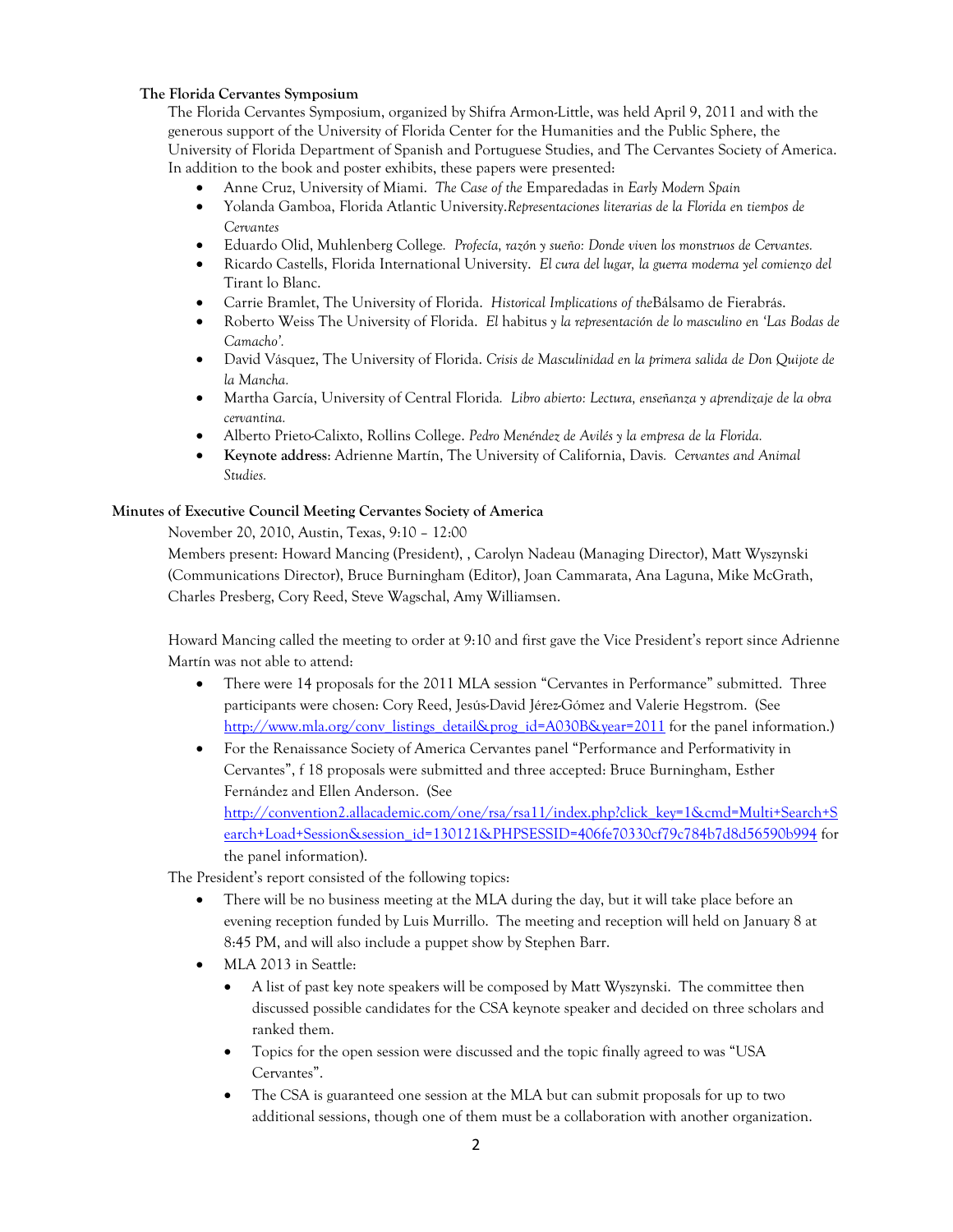Possible joint ventures were discussed, including CSA and the Comediantes and CSA and the RSA.

Bruce Burningham then gave the Editor's report:

- Bruce first gave a summary of submississions, acceptances etc. for the current issue of *Cervantes*.
- The peer review process was also articulated: an article or note coming in is first screened by the Editor for appropriateness to the journal. Then it is sent to two peer reviewers. If both reviews are positive, the piece is published, but if the reviews are mixed, the essay goes to a third reader. The reviewers will be chosen by the editor, who may or may not be members of the editorial board. For mixed reviews, the article will go to the board for abritration.
- Bruce also mentioned some ideas for changes, including a new website. This motion was approved. (The website has subsequently been designed and published at cervantesjournal.com.) He would also like to include a fall forum in the journal with responses to previously published articles as well as a section for announcements, updates, conferences, etc. The council approved of these ideas. And finally, he would like to begin an "article of the year" award. This motion was passed by the council. The award will be known as "The Cervantes Society of American Luis Murillo Article of the Year." It will be announced in 2011 and awarded in 2012.
- The idea of a Cervantes Hall of Fame was also proposed. It would recognized sustained supporters of the CSA and scholars who have made notable contributions to Cervantine studies. The idea was approved and Mike McGrath, Ana Laguna and Charles Presberg volunteered to serve on the organizing committee.

Carolyn Nadeau presented the Managing director's report for 2010 (below is the finalized version presented at the MLA in 2011).

#### **Managing Director's Report, 2010**

| Membership:                        |             |            |             |             |             |
|------------------------------------|-------------|------------|-------------|-------------|-------------|
| Individual members: 241 (29 new)   |             |            |             |             |             |
| Institutional members: 199 (1 new) |             |            |             |             |             |
| Income in 2010 (as of $12/31/10$ ) |             |            |             |             |             |
| Savings brought forward (2009):    | \$16,257.00 |            |             |             |             |
| Interest earned:                   | \$24.55     |            |             |             |             |
| <b>Balance in Savings:</b>         |             |            |             |             | \$16,281.55 |
| Checking brought forward (2009):   |             |            |             | \$13,958.87 |             |
| Income in 2010:                    |             |            |             |             |             |
| Subscriptions                      | \$17,309.96 |            |             |             |             |
| Royalties                          | \$290.70    |            |             |             |             |
| Total Income in '10                |             |            |             | \$17,600.66 |             |
| Total Gross Income:                |             |            |             | \$31,559.53 |             |
| Expenses in 2010                   |             |            |             |             |             |
| Publishing (Vol. 30.1, 30.2)       |             | \$7,602.81 |             |             |             |
| Mailing                            |             | \$1,060.03 |             |             |             |
| Annual meeting                     |             | \$1,145.93 |             |             |             |
| Lunch ('09)                        |             |            | \$145.93    |             |             |
| Key note honorarium ('09)          |             |            | \$500.00    |             |             |
| Key note expenses                  |             |            | \$500.00    |             |             |
| Miscellaneous                      |             | \$61.00    |             |             |             |
| Over payment returned              |             | \$50.00    |             |             |             |
| Wire fee                           |             | \$11.00    |             |             |             |
| Total Expenditure in '10:          |             |            | \$9,869.77  |             |             |
| Balance in checking:               |             |            | \$21,689.76 |             | \$21,689.76 |
| <b>Total CSA</b> assets            |             |            |             |             | \$37,971.31 |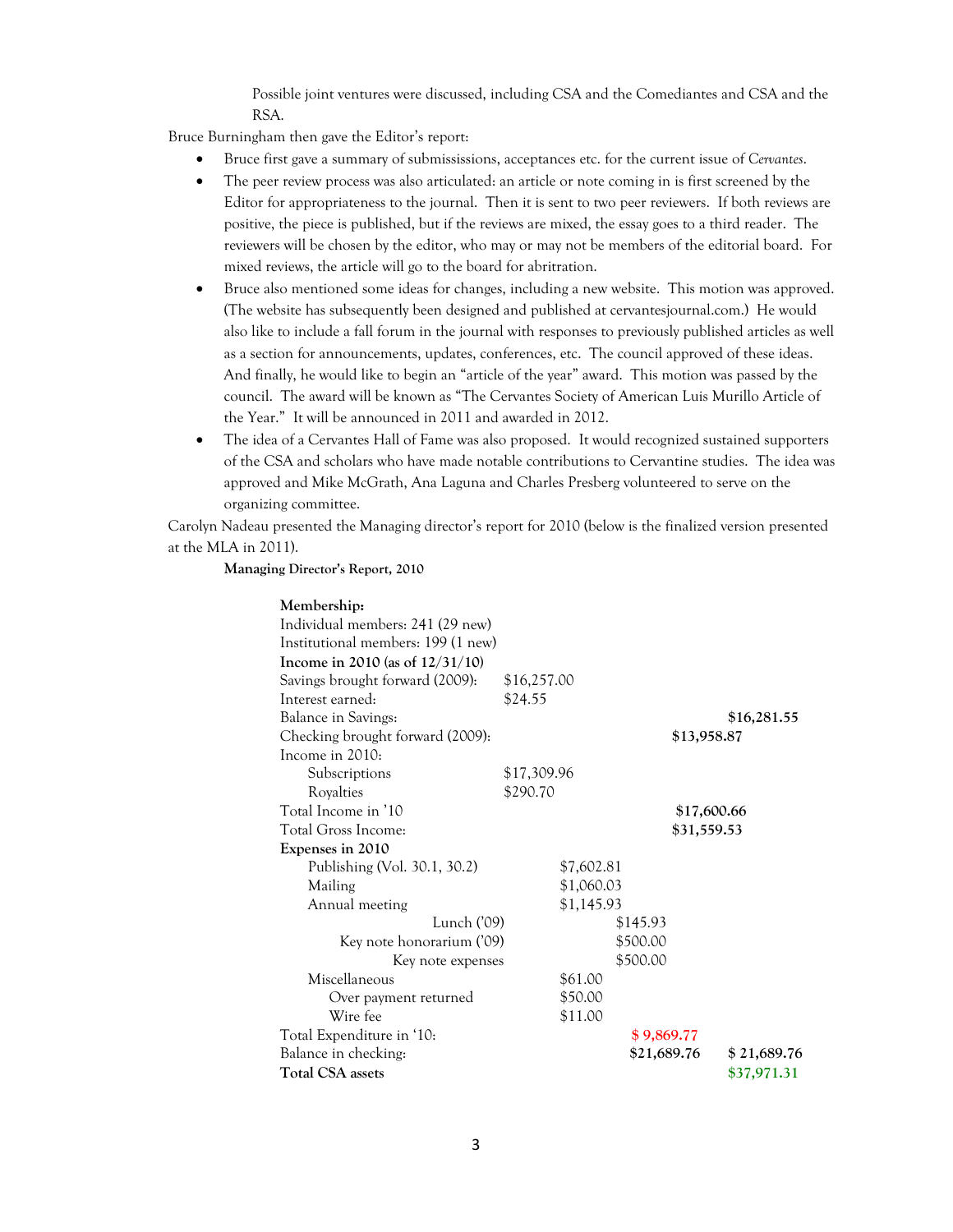Charles Pressberg updated the council on the candidates for the next round of Executive Council elections. A slate of three candidates had already accepted nominations, but more would be sought.

Cory Reed reported on the organization of the current year's meeting at Wizard Academy and Cervantes Symposium at the University of Texas at Austin. Generous support was provided by several UT units, though that funding may not be avialable for the 2011 meeting. The Wizard Academy has offered continued assistance. The members of the organizing committee for next year's meeting will be Cory Reed, Steve Wagschal, and Amy Williamsen.

Lastly, further cooperations between CSA and ACE was discussed, with the possibility of a CSA panel in at the ACE conference to be held in Oviedo in 2012.

#### **Executive Council Elections**

Please vote for THREE of the following five candidates for service on the Executive Council from 2011 to 2013.

Please submit your vote (email preferred) to me (wyszyns@uakron.edu) by AUGUST 1, 2011. Please put "CSA Election" in the subject line.

List of Candidates. Please Choose THREE.

\_\_\_ 1. Mercedes Alcalá-Galán, University of Wisconsin, Madison.

\_\_\_ 2. William Clamurro, Emporia State University

\_\_\_ 3. Stephen Hessel, University of Missouri, Columbia.

 $\frac{1}{1}$  4. Ryan Schmitz, Texas Christian University.

\_\_\_ 5. Lisa Vollendorf, California State University, Long Beach.

Ballots may be emailed no later than **August 1, 2011** to Matt Wyszynski (mailto:wyszynski@uakron.edu; please put "CSA Election" in the subject line) or you may print this ballot and send via USPS (post marked no later than **August 1, 2011)** to:

> Matt Wyszynski CSA Communications Director Dept. of Modern Languages The University of Akron Akron, OH 44325-1907

If you send the ballot via USPS, please put your name on the outside of the envelope, but not on the ballot itself.

If you have already responded to the email ballot that was sent June 15, please do NOT vote again!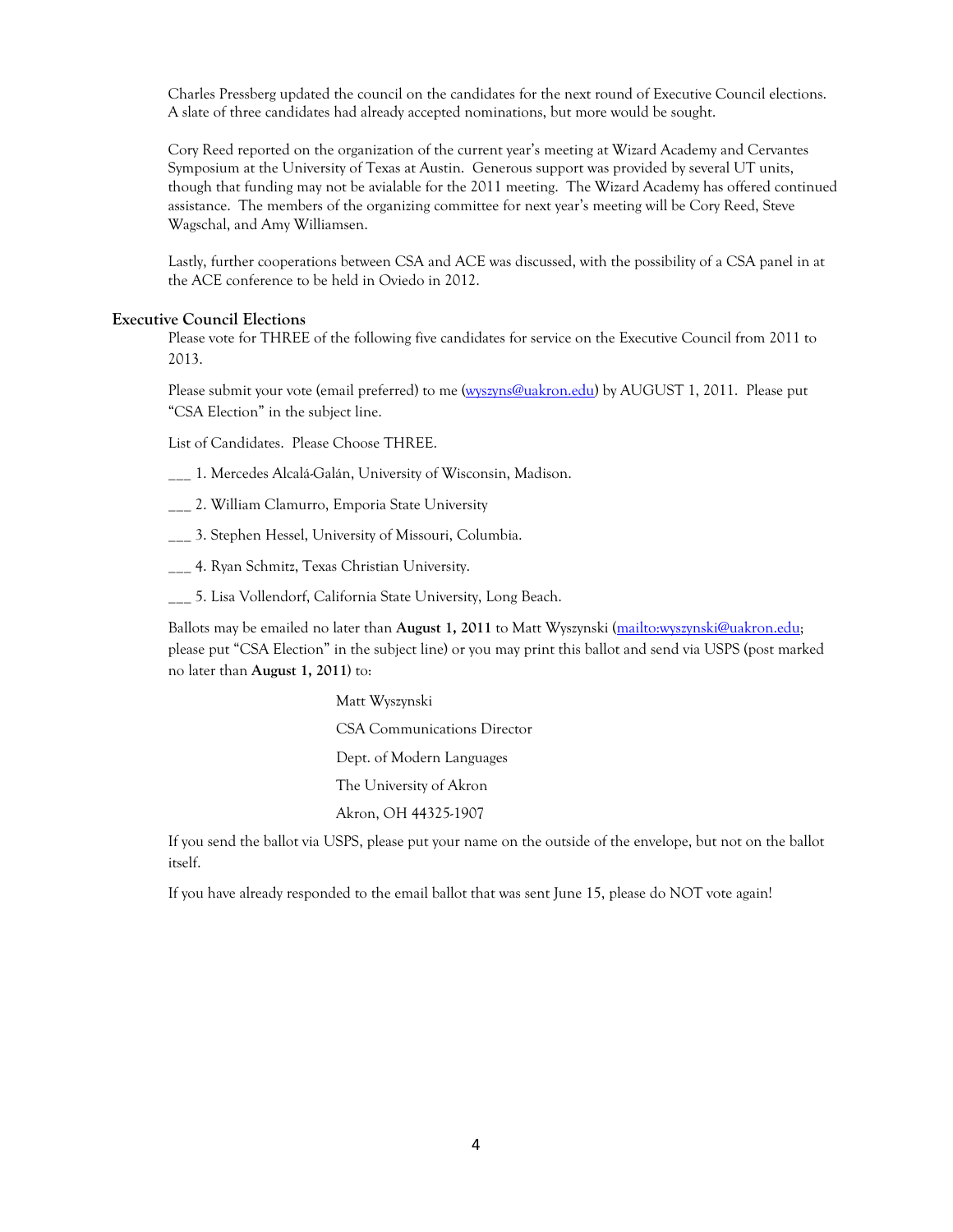#### **Recent Publications and Presentations by Members**

- Burningham, Bruce R. "Eco-Performativity in *Persiles y Sigismunda*." Renaissance Society of America Annual Meeting. Montreal, Canada. 25 March 2011.
- Cammarata, Joan F. "The Trajectory of Authorship of a Lost Play: Cervantes, Shakespeare, and…," Northeast Modern Language Association, New Brunswick, NJ, April 7-10, 2011.
- Childers, William. "Baroque Quixote: New World Writing and the Collapse of the Heroic Ideal." In Lois Parkinson Zamora and Monika Kaup, eds. Baroque New Worlds: Representation, Transculturation, Counterconquest. Duke UP, 2010. 415-449.
- Collins, Marsha S. "Cervantes, Poussin y *La Galatea*. Conference of the International Hispanists Association 2010 (Rome, Italy).
- ---. "Don Quijote y Sancho en el teatro de los duques." *Cervantes y su tiempo.* Ed. Carmen Y. Hsu. Kassel: Reichenberger, 2010. 39-56.
- ---. "Mourning and Melancholia in Cervantes' Pastoral Romance *La Galatea*." Conference of the Renaissance Society of America 2010 (Venice, Italy).
- Cruz, Anne J. "Notes on Translation." In Zafra and Cruz. 25-33.
- --- "The Case of the 'Emparedadas." Florida Cervantes Symposium, University of Florida. April 9, 2011.
- --- "The Walled-In Woman in Early Modern Spain." Keynote Speaker, "The Crisis of the Confined Body," Romance Languages Graduate Student Conference, University of California, Berkeley, April 15, 2011.
- ---. "Zayas, Cervantes, and the Seven Deadly Sins." Invited Speaker, "Forum for the Study of Early Modern Women in Continental Europe." Trinity College, Dublin, Ireland. September 2–3, 2010.
- ---. Session Organizer, "Bordellos and Streetscapes: Translating Urban Spaces in Early Modern Madrid." Paper read: "Translating Sinful Spaces: Mother Andrea Englished." Sixteenth Century Studies Conference, Montreal, Canada. October 14-17, 2010.
- ---, and Elias L. Rivers, introd. and transl. "Three Literary Manifestos of Early Modern Spain: Juan Boscan and Garcilaso de la Vega." *PMLA* 126.1 (2011): 233-42.
- ---, trans, Enriqueta Zafra, ed. *The Life and Times of Mother Andrea*. Bilingual edition of the anonymous *Vida y costumbres de la Madre Andrea*. Woodbridge, UK: Tamesis, 2011.
- De Armas, Frederick A. "El mito de Dánae en *El curioso impertinente*: Terencio, Tiziano y Cervantes" *Anales cervantinos* 42 (2010): 147-62.
- --- "Captured in Ekprasis: Ovid and Cervantes" *Approaches to Teaching Ovid and the Ovidian Tradition*. Eds. Barbara Widen Boyd and Cora Fox. New York: The Modern Language Association of America, 2010: 241-49.
- $-$  "Don Quixote among the Saracens" lecture presented at Middlebury College, Indiana University, University of Illinois Chicago, and University of Toronto.
- --- "La fragua de Vulcano: Ansiedades talismánicas y extravíos ecfrásticos en *Don Quijote* I.12" *Cervantes y su tiempo (Cervantes y su mundo VI)*. Ed. Carmen Y. Hsu. Kassel: Edition Reichenberger, 2010: 185-203.
- --- "Ovid's Mysterious Months: The *Fasti* from Pedro Mexía to Baltasar Gracian" *Ovid in the Age of Cervantes*. Ed. Frederick A. de Armas. Toronto: University of Toronto Press, 2010.
- --- "Un texto fuera de lugar: Virgilio en el *Quijote*," *Les genres littéraires*, ed. Thomas Pavel**.** *Revue Romane* 45:2 (2010): 191-213.
- Fanlo, Jean-Raymond. "Les *Nouvelles exemplaires* de Cervantès : de l'exemplarité au jeu sceptique" V. Duché et M. Jeay éd., *Le récit exemplaire*, Paris, Classiques Garnier, 2011, 145-156.
- Garst-Santos, Christine. "'Is this Lady a Christian or a Moor?': Embodied Performances of Gender, Race, and Religion in *Don Quijote*". 64th Annual Kentucky Foreign Language Conference (Lexington, April 2011).
- Gasta. Chad. "The Picaresque According to Cervantes". *Philological Quarterly* 89.1 (2010): 31-54.
- Hessel, Stephen. "The Great Liminal North: *Persiles* at Home and in Rome." MLA Annual Convention. Los Angeles, California, January 8, 2011.